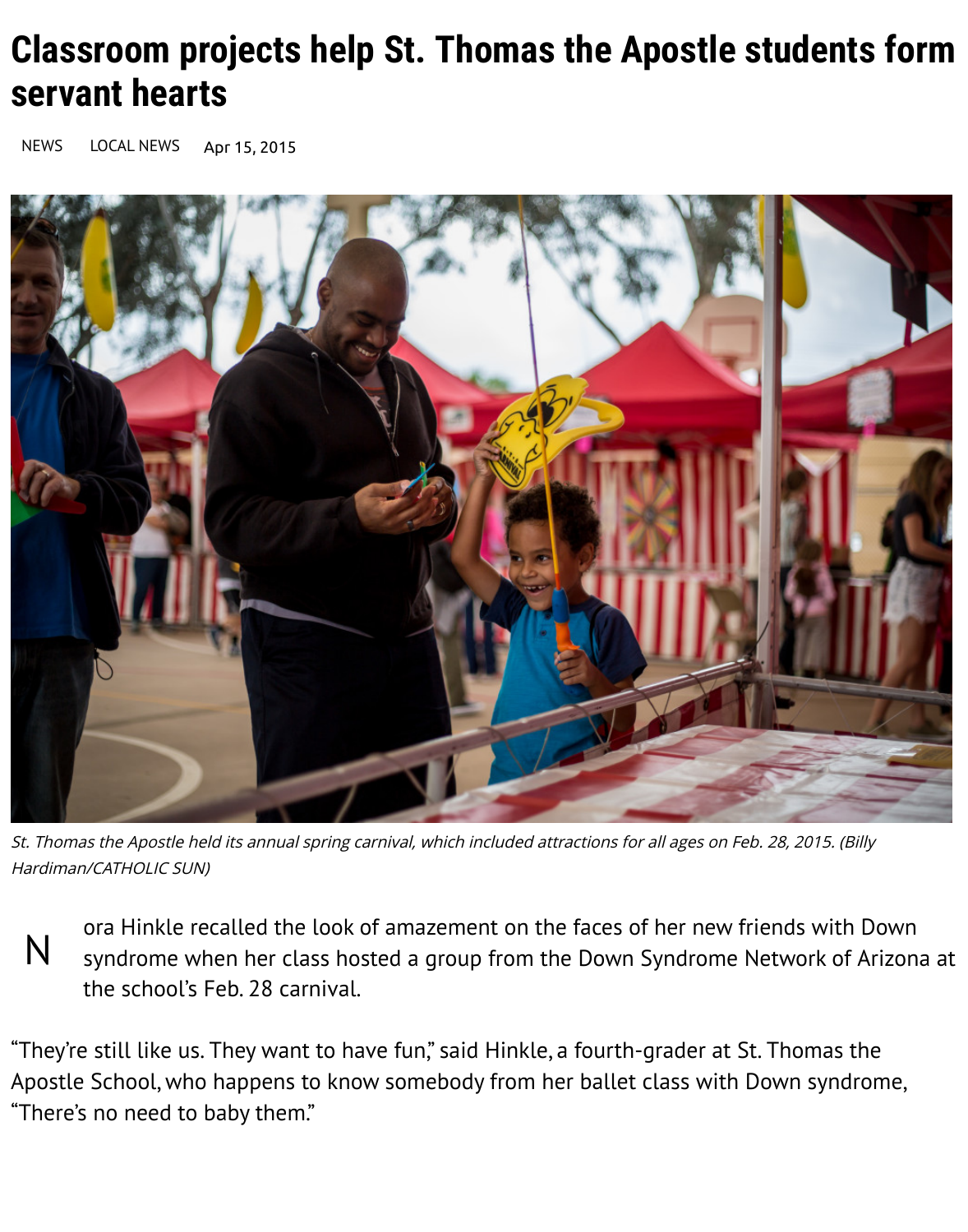The event was a result of the STA Serves program at St. Thomas the Apostle. The program is in its fourth year of matching students with age-appropriate ways to make giving of their time and talent a sustained way of life. Each grade level — including the preschoolers — partners with a local organization for most of the school year to first learn about its mission and daily work, and then support outreach through supply drives and personal visits.

The fourth-graders, many who begin the school year freshly confirmed in their faith, are continuing the school's relationship with the Down Syndrome Network. Students met a team of parents and guest speakers whose lives are impacted by Down syndrome earlier in the year and experienced "a day in the life" workshops allowing them a glimpse through the Down Syndrome lens.

One activity had the fourth-graders trying to get dressed and do other routine tasks with socks on their hands. Another had them putting marshmallows in their mouths and trying to talk.

"When you did that, you could tell how they felt… because they couldn't understand us clearly," said Hinkle.

The fourth-graders have gotten used to understanding their new friends who come with an extra chromosome and range in age from toddler to young adults with Down syndrome. The classroom visit spawned time together at Down Syndrome Network of Arizona events and play dates, such as the carnival.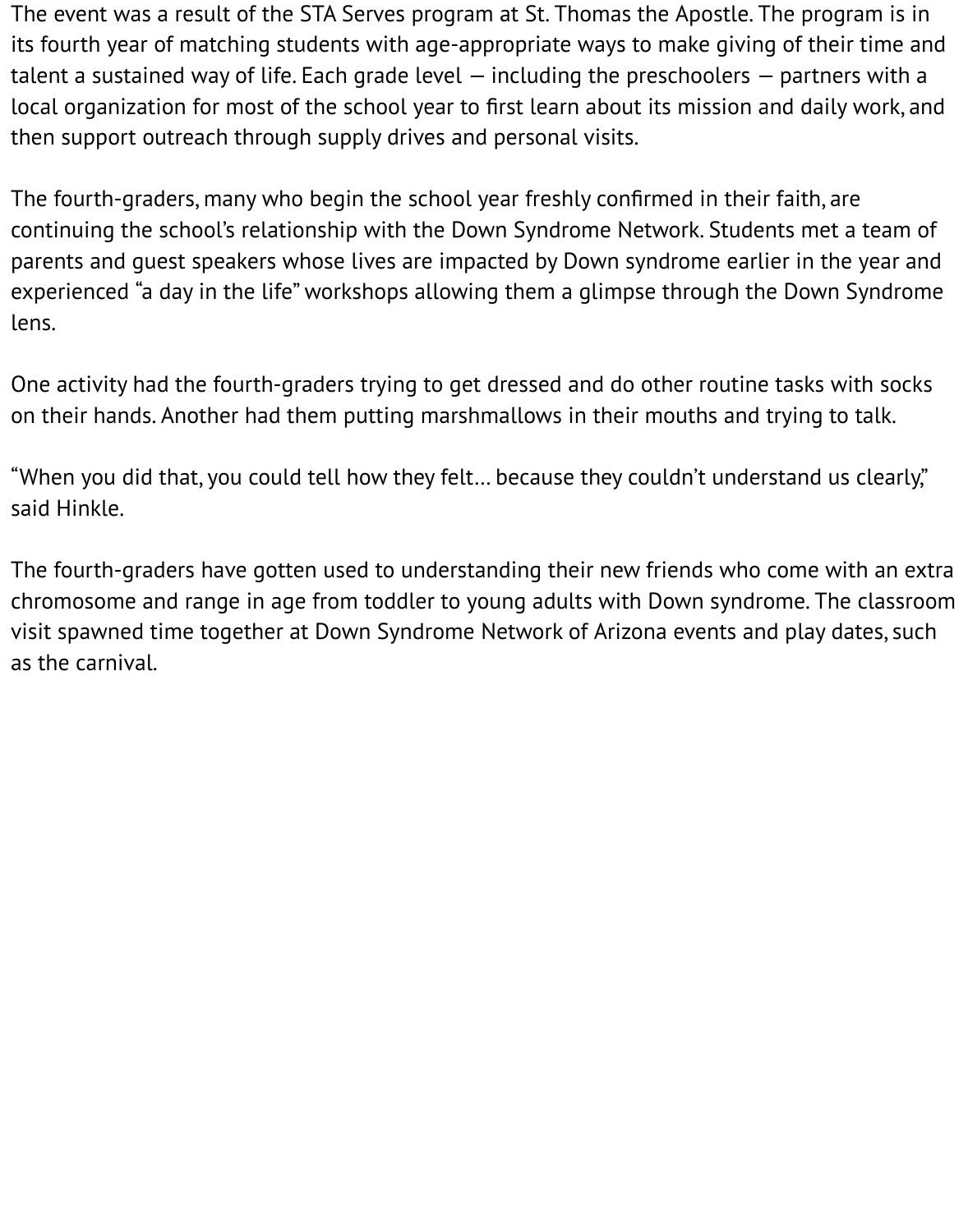

The STA Serves program at St. Thomas the Apostle School, now in its fourth year, teaches students in every grade level about the importance of service through hands-on, creative projects. (Billy Hardiman/CATHOLIC SUN)

Hinkle's classmate Anna Bowles remembers one of their buddies showing more bravery than the students when it came to the "Cliff jump" and the genuine exclamation of "I did it!"

Bowles agreed describing them as normal people. She recalled one of her buddies with Down syndrome making faces at herself in the mirror during the holiday party.

"They take on a nurturing/leadership role with such confidence," said Kathy Hinkle, Nora's mom. "They show a lot of maturity when they're with the kids."

The experience has taught them to be gentle listeners too, who are eager to help others because they need assistance, need a friend or deserve generosity based on merit. The fifth-graders, for example, support Arizona Military Assistance Mission with active duty service members and the National Guard with rent, utilities and other expenses.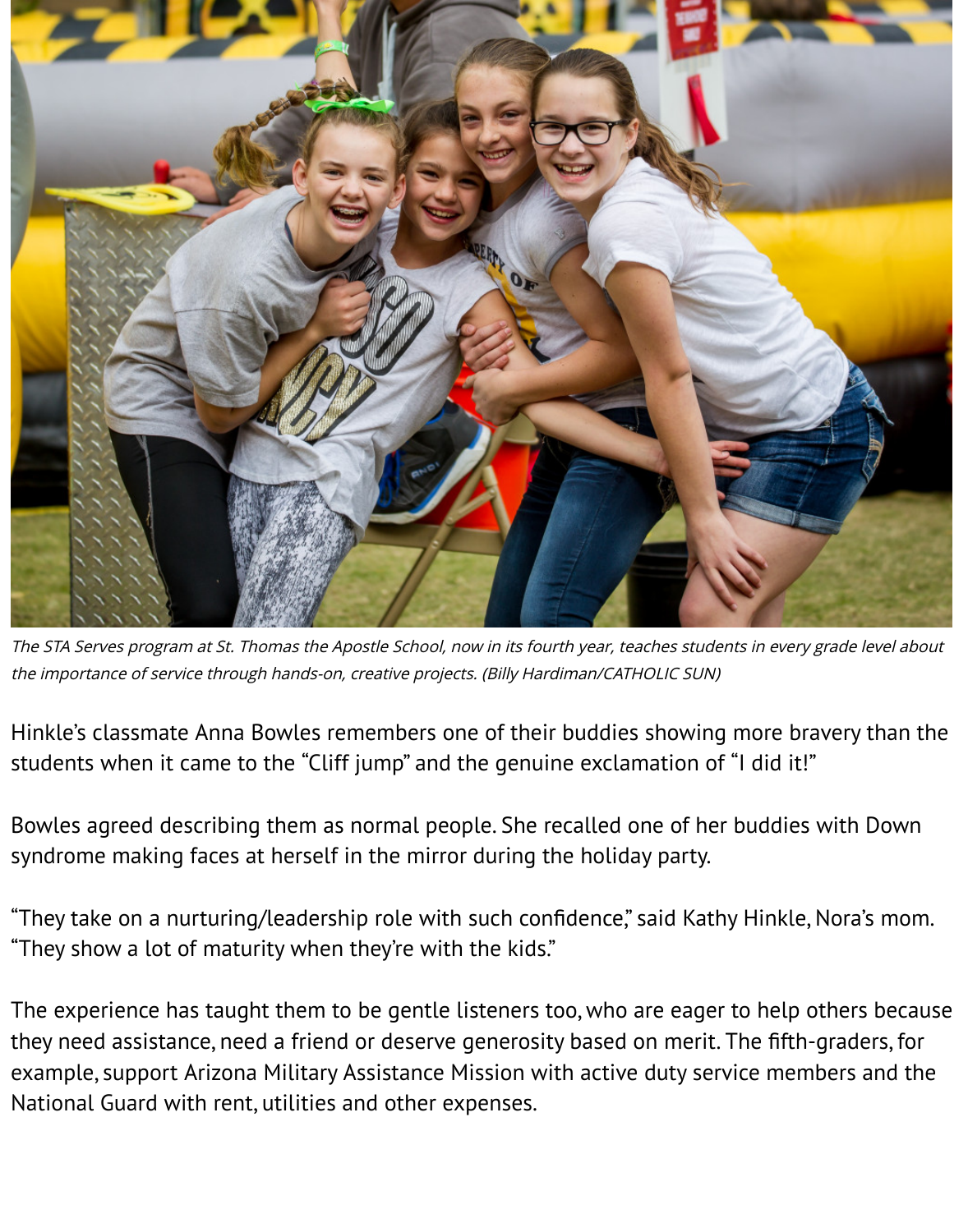St. Thomas the Apostle preschoolers and kindergarteners host an annual chili luncheon for local police and fire departments. They also sponsor an annual Bears for the Brave stuffed animal drive for emergency personnel to give to victimized children. They've collected over 3,000 stuffed animals in the last four years.

"I wanted our kids to really feel service by offering all of these different connections that could take them through a lifetime," said Pam Hudgins, counselor at St. Thomas the Apostle who oversees the service program.

She and a core team of parents wanted to find something that brought their service efforts under one umbrella and moved beyond having children give something to a food pantry from their own cabinets.

## *"Jesus came to serve not to be served, so serving others will help us get closer to God."*

Emily McLaughlin, a school parent, agreed. She said exposure and awareness can go a long way to help shape and form children.

"If presented with these opportunities at an early age, service to others can be a way of living instead of something we force our children to do or something we check off on a list of to do's," McLaughlin said.

Sixth-graders coordinate weekly meals for peers living in Boys Hope Girls Hope group homes and spending time in fellowship. By the time St. Thomas the Apostle students reach the eighth grade, they're completing home makeovers for local St. Vincent de Paul families and regularly supporting children during evening meals in the Family Dining Room.

In December, the eighth-graders rallied support from the school and greater community  $-$  in the course of one day with a continuing threat of rain — to turn a three-bedroom Phoenix house for parents and four young boys with no beds and an unfinished floor into a carpeted home with usable play space in the backyard and a garden.